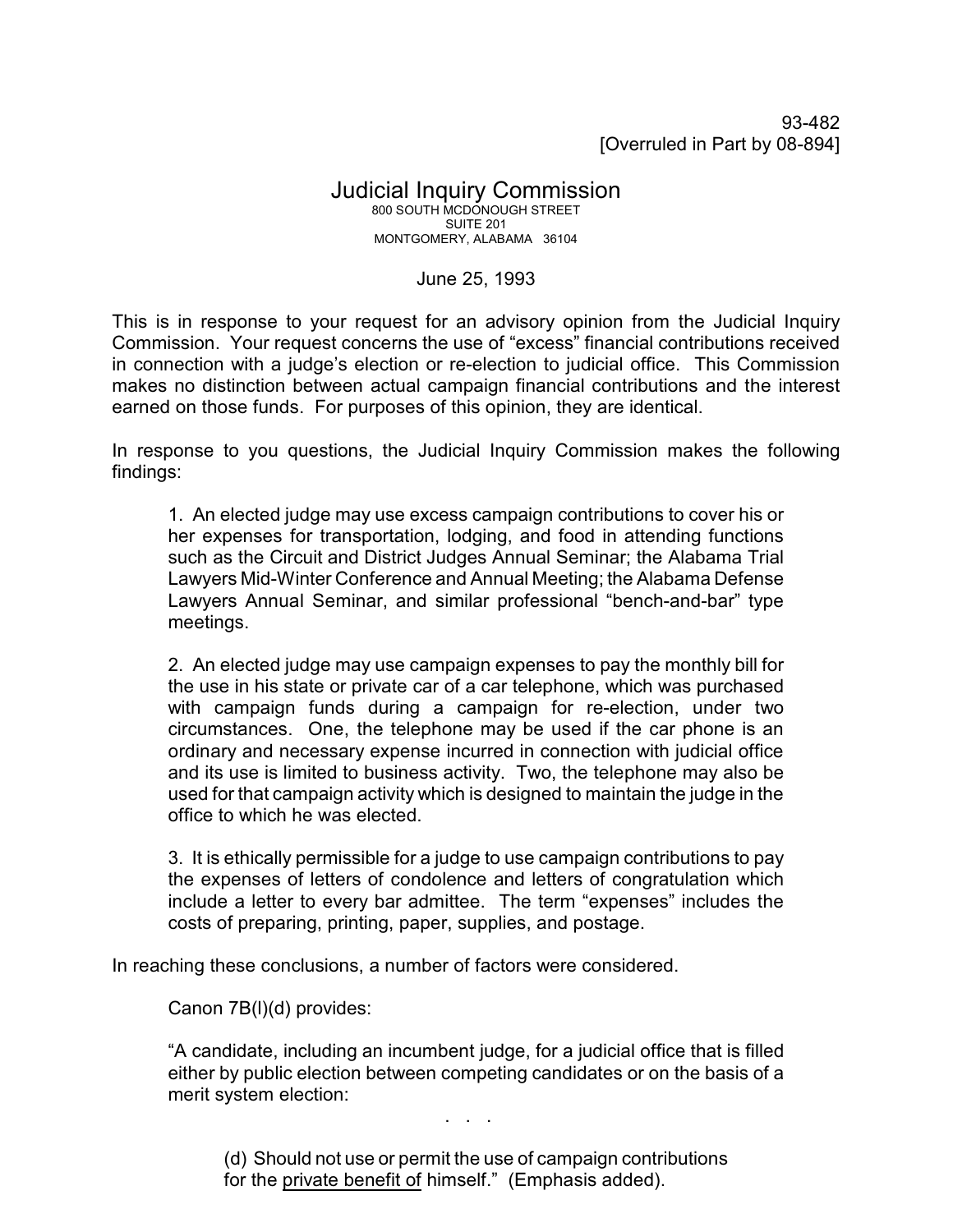93-482 Page 2

> "The restriction against 'private benefit' is aimed at ensuring that campaign contributions are used only for legitimate campaign expenses." P. McFadden, Electing Justice: The Law and Ethics of Judicial Election Campaigns, 59 (American Judicature Society 1990).

Canon 7A(l) recognizes that "so long as judges are subject to nomination and election as candidates of a political party, it is realized that a judge or a candidate for election to a judicial office cannot divorce himself completely from political organizations and campaign activities which, indirectly or directly, may be involved in his election or re-election."

This Commission recognizes as a fact and reality that the viable constituency of an elected judge is the members of the bench and bar. It is generally within this group that the judge will find the financial support necessary to keep the judge in office.

The Alabama Canons of Judicial Ethics place no period of limitation on when campaign contributions may be solicited, received, or expended. See Advisory Opinion 82-147 (A judge may accept campaign contributions at any time where such contributions comply with the various laws which pertain to campaign contributions and elections.) In this regard, the Canons place no special restrictions upon the campaign or political activities of judges who are not currently candidates or who do not have "active opposition." McFadden at 49; M. Nicholson, Judicial Ethics: Political Activity and Fund Raising, 22 Loyola University Law Review 597 (1991).

For purposes of this opinion, this Commission defines the word "political" broadly and generically to signify such conduct and activity on the part of the judge which, had it occurred in a campaign when the judge had active opposition, would be recognized as legitimate and reasonable "campaign conduct." Because of the nature of campaign activities, a more precise definition of this term cannot be provided and much must be left to the reasonable discretion of the judge.

By law, judges are subject to the provisions of the Alabama Fair Campaign Practices Act. Ala. Code 1975, § 17-22A-1 through § 17-22A-23. Section 17-22A-7 provides:

"Amounts received by a principal campaign committee as contributions that are in excess of any amount necessary to defray expenditures of the candidate represented by such committee, may be used by such candidate to defray any ordinary and necessary expenses incurred by him or her in connection with his or her duties as a holder of office, may be contributed by him or her to any organization described in section 170(c) of Title 26 of U.S. Code, may be transferred to another political committee or may be used for any other lawful purpose." (Emphasis added).

This section was amended by Act 93-762, effective June 25, 1993, to provide that "[c]ontributions to an office holder shall not be converted to personal use. For purposes of this act, personal use shall not include room, telephone, office expenses and equipment, housing rental, meals, and travel expenses incurred in connection with the duties as a holder of office."